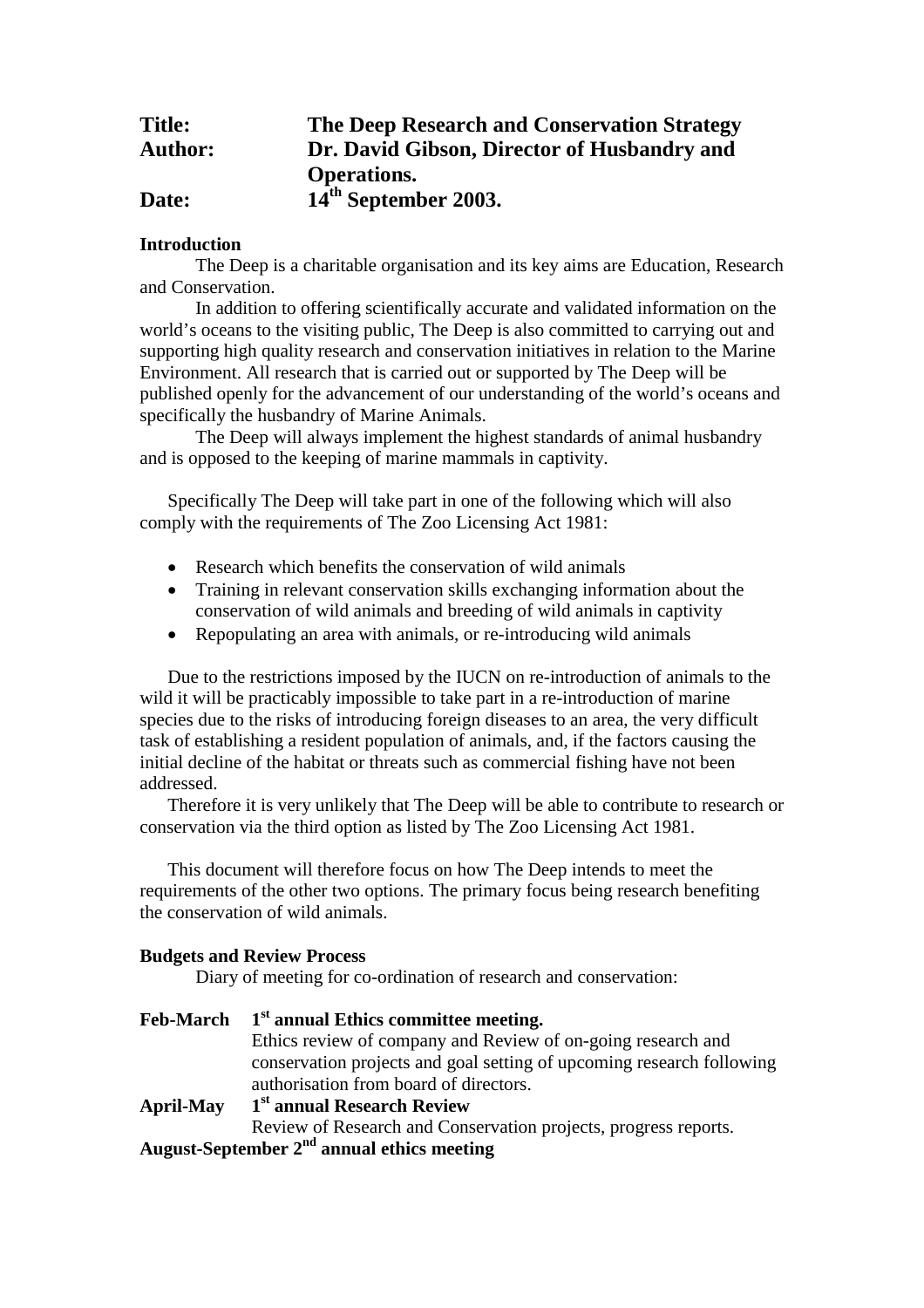|                | Ethical review of company progress reports on research and              |
|----------------|-------------------------------------------------------------------------|
|                | conservation projects.                                                  |
| <b>Oct-Nov</b> | $2nd$ annual research meeting                                           |
|                | Review of research and conservation progress for year and proposals     |
|                | for new research projects for coming financial year for presentation to |
|                | Board of Directors for budget allocation.                               |

Annual budgets for research and conservation will be allocated at the start of The Deep's financial year  $(1<sup>st</sup>$  of February) following recommendations from the Ethics/Research Committee.

The budget will be divided between in-house projects coordinated by the Husbandry Dept and collaborative projects with external agencies.

Research projects shall be reviewed primarily at the twice-yearly Ethical Review Committee meetings and also during regular research and conservation meetings according to the above programme. Attendees at the research meetings will be composed of members of the Ethics Committee but it is not required that all of the Ethics Committee attends.

All meetings will be minuted and the minutes stored on file.

Proposals for new projects will be tabled at these meetings and appraised by the Ethical Review Committee before implementation.

Committee members include: Dr. David Gibson (Director of Husbandry and Operations), Colin Brown MBA (Chief Executive), Katy Rigby BSc (Assistant Curator), Graham Hill BSc, MSc (Science Officer), Dr. Martin Walker MIBIOL CIBIOL (Lifelong Learning Manager), Mark Geach BVSc MIBiol CIBiol MRCVS (Contracted Vet) and Dr. Andrew Lawrence (University of Hull).

#### **Research Benefiting Conservation of Wild Animals**

As The Deep focuses entirely on the Marine Environment our research will also focus on this.

We have an obligation to take part in both in-situ and ex-situ research and conservation, therefore our research will have elements of both.

### **Captive Breeding**

Animals will only be bred at The Deep for sound scientific, educational or conservational reasons.

Non-threatened or endangered species will only be bred to enhance our understanding of animal husbandry or to supply a need for display animals either by The Deep itself or by other aquaria.

Threatened or endangered species will be bred to enhance our understanding of their biology, to supply display requirements for either The Deep or other facilities or as part of a conservation based research programme.

Wherever possible, captive breeding effort will be coordinated through an appropriate TAG initiative or similar joint research project.

## **Ex-Situ Conservation**